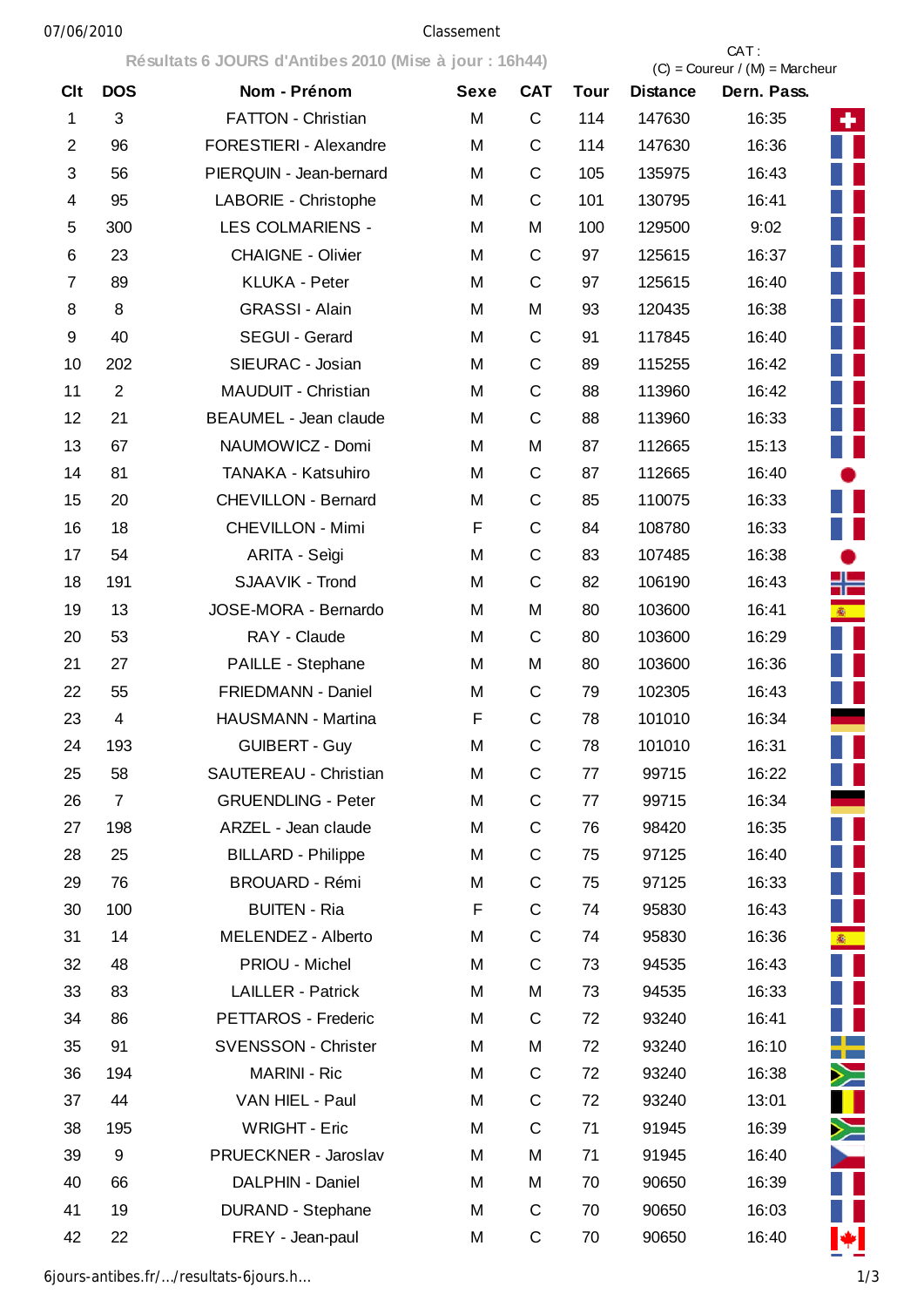| 07/06/2010 |     |                            | Classement |             |    |       |       |                          |
|------------|-----|----------------------------|------------|-------------|----|-------|-------|--------------------------|
| 43         | 29  | SIMONS - Marie-jeanne      | F          | $\mathsf C$ | 70 | 90650 | 16:43 |                          |
| 44         | 15  | <b>GONZALEZ - Cristina</b> | F          | $\mathsf C$ | 70 | 90650 | 16:35 |                          |
| 45         | 99  | CZUKOR - Zoltan            | M          | M           | 70 | 90650 | 10:53 |                          |
| 46         | 24  | CHIFFOLEAU - Alain         | M          | $\mathsf C$ | 69 | 89355 | 16:34 |                          |
| 47         | 200 | GARGANO - Angela           | F          | $\mathsf C$ | 69 | 89355 | 16:43 |                          |
| 48         | 11  | <b>COMTE - Pascal</b>      | M          | $\mathsf C$ | 68 | 88060 | 16:32 |                          |
| 49         | 88  | <b>GRIZARD - Philippe</b>  | M          | $\mathsf C$ | 68 | 88060 | 16:04 |                          |
| 50         | 10  | FOUQUES - François         | M          | $\mathsf C$ | 68 | 88060 | 16:40 |                          |
| 51         | 60  | ESPINO - Jose roberto      | M          | $\mathsf C$ | 68 | 88060 | 16:38 | $\bullet$                |
| 52         | 59  | CASPER - Alain             | M          | $\mathsf C$ | 68 | 88060 | 16:35 |                          |
| 53         | 84  | <b>EMONIERE - Philippe</b> | M          | M           | 67 | 86765 | 15:34 |                          |
| 54         | 79  | <b>BEN</b> - Roger         | M          | $\mathsf C$ | 67 | 86765 | 16:35 |                          |
| 55         | 1   | <b>FLAMENT - Jacques</b>   | M          | M           | 66 | 85470 | 16:05 |                          |
| 56         | 90  | <b>LEBRUN - Thierry</b>    | M          | M           | 66 | 85470 | 16:37 |                          |
| 57         | 62  | MARANZINA - Aldo           | M          | $\mathsf C$ | 65 | 84175 | 16:23 |                          |
| 58         | 39  | JOLY - Jerome              | M          | $\mathsf C$ | 65 | 84175 | 16:43 |                          |
| 59         | 92  | THIEBAULT - Jean           | M          | $\mathsf C$ | 65 | 84175 | 16:40 |                          |
| 60         | 38  | VELLY - Christian          | M          | $\mathsf C$ | 64 | 82880 | 16:36 |                          |
| 61         | 45  | MARTINEZ - Alain           | M          | $\mathsf C$ | 64 | 82880 | 16:40 |                          |
| 62         | 73  | CODET - Gilbert            | M          | $\mathsf C$ | 63 | 81585 | 16:40 |                          |
| 63         | 31  | LECLERC - Marc             | M          | $\mathsf C$ | 63 | 81585 | 16:37 | $\left  \bullet \right $ |
| 64         | 30  | ROY - Bernard              | M          | $\mathsf C$ | 62 | 80290 | 16:39 |                          |
| 65         | 82  | JUIGNET - François         | M          | $\mathsf C$ | 61 | 78995 | 16:41 |                          |
| 66         | 37  | COURCY - Jean-claude       | M          | M           | 61 | 78995 | 12:25 |                          |
| 67         | 28  | <b>ANDRADE - Chantal</b>   | F          | $\mathsf C$ | 59 | 76405 | 16:36 |                          |
| 68         | 63  | ZIMMERMANN - Walter        | M          | $\mathsf C$ | 59 | 76405 | 16:39 |                          |
| 69         | 51  | JEANNIN - Christian        | M          | $\mathsf C$ | 59 | 76405 | 16:35 |                          |
| 70         | 33  | <b>GIBOURG - Marc</b>      | М          | $\mathsf C$ | 59 | 76405 | 16:38 |                          |
| 71         | 36  | VAN GEENE - Regina         | F          | $\mathsf C$ | 58 | 75110 | 16:38 |                          |
| 72         | 35  | <b>LANCHAS - Pascal</b>    | М          | $\mathsf C$ | 58 | 75110 | 16:41 |                          |
| 73         | 16  | <b>MEURGUE - François</b>  | M          | $\mathsf C$ | 57 | 73815 | 16:21 |                          |
| 74         | 87  | <b>BLANGY - Marianne</b>   | F          | $\mathsf C$ | 57 | 73815 | 16:39 |                          |
| 75         | 80  | LAVIGNE - Patrick          | M          | $\mathsf C$ | 57 | 73815 | 15:26 |                          |
| 76         | 74  | PANNIER - Josiane          | F          | M           | 57 | 73815 | 16:43 |                          |
| 77         | 61  | LAFONT - Jeannick          | F          | $\mathsf C$ | 57 | 73815 | 15:56 |                          |
| 78         | 46  | <b>ARMAND - Laurent</b>    | M          | $\mathsf C$ | 56 | 72520 | 16:40 |                          |
| 79         | 34  | <b>TOUGNE - Chantal</b>    | F          | $\mathsf C$ | 55 | 71225 | 16:38 | ٠.                       |
| 80         | 65  | <b>CARRIERE - André</b>    | M          | $\mathsf C$ | 55 | 71225 | 16:35 |                          |
| 81         | 98  | VAUCHEL - Daniel           | М          | C           | 54 | 69930 | 16:38 |                          |
| 82         | 49  | <b>CORNICHON - Laurent</b> | M          | $\mathsf C$ | 51 | 66045 | 16:14 |                          |
| 83         | 93  | <b>BAIER - Norbert</b>     | М          | $\mathsf C$ | 50 | 64750 | 15:54 |                          |
| 84         | 17  | <b>BOUCHER - Alain</b>     | M          | $\mathsf C$ | 50 | 64750 | 16:22 |                          |
| 85         | 52  | RAY - Monique              | F          | $\mathsf C$ | 50 | 64750 | 16:36 |                          |
| 86         | 196 | VALLE - Romain             | М          | C           | 50 | 64750 | 16:39 |                          |